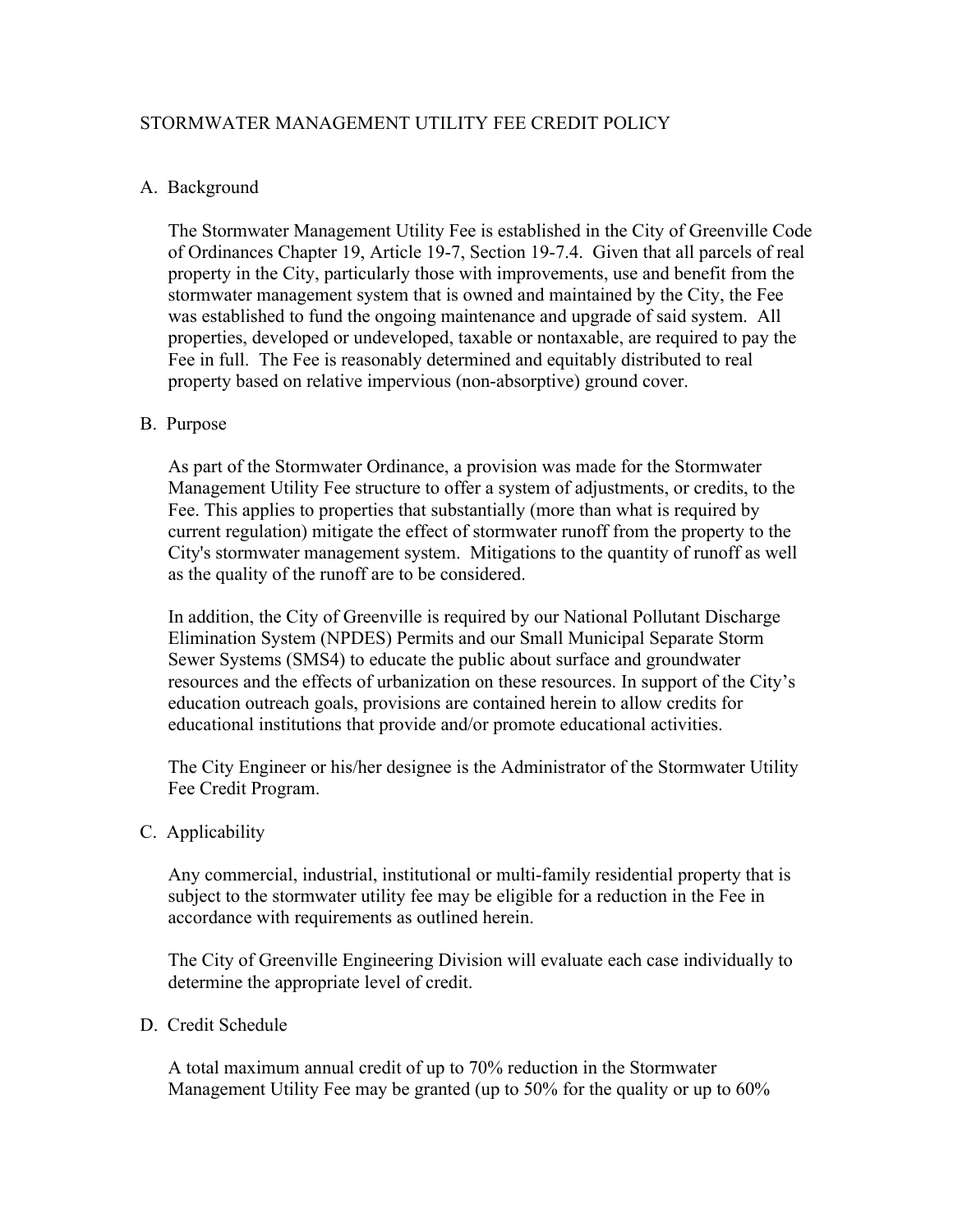quantity credit plus 10% for maintenance). A maximum of 20% reduction may be granted to educational institutions.

Most credits are offered on an annual basis subject to submission of necessary documentation each year. The credits for construction or modification of detention facilities are assessed only once for the lifetime of the facility. For continuing credit after addition or modification of detention, see credits available for maintenance of stormwater management systems.

Credits may be granted for an acceptable post-construction water quantity control or water quality facility. The following criteria apply:

- a) The maximum credit for acceptable water quantity control measures is 60% with the exception of the **single** year credits assigned for addition and/or modification of detention facility, which are both 100%.
- b) The maximum credit for acceptable water quality measures is 50%.
- c) The credits for acceptable water quantity control facilities and water quality facilities are cumulative, but shall not exceed 60% total credit.
- d) An additional 10% credit is available for maintenance efforts every year.

Credit for facilities will remain in effect as long as:

- a) If applicable, the post-construction stormwater control facility is contained within a recorded easement, or equivalent, restricting future changes in use.
- b) The facility is acceptable as described in this policy.
- c) The property owner and/or applicant remain(s) responsible for all cost of operation and maintenance of the facility.
- d) The facility is maintained in compliance with the applicable City of Greenville maintenance specifications and those maintaining the facility **submit neat and legible records of said maintenance, annually**.
- e) The City is permitted access to the facility for purposes of inspecting the facility for compliance with design, maintenance and operating standards.
- f) There are no significant changes in land use or impervious surface within the watershed that is serviced by the facility.

Note: The City reserves the right to audit each credit claim for compliance.

E. Credit Schedule Detail

The following sections describe the available credit options in detail. To be eligible for these credits, an application from the property owner shall be submitted along with applicable supporting documents, which may include but is not limited to construction drawings, engineering calculations, and/or applicable stormwater permitting requirements. This requirement applies to new or additive credit for new site development, modifications and/or additions to an existing site, or retrofitting existing structures. In every case involving additions or modifications of a facility, the requirements for Stormwater permitting must be followed.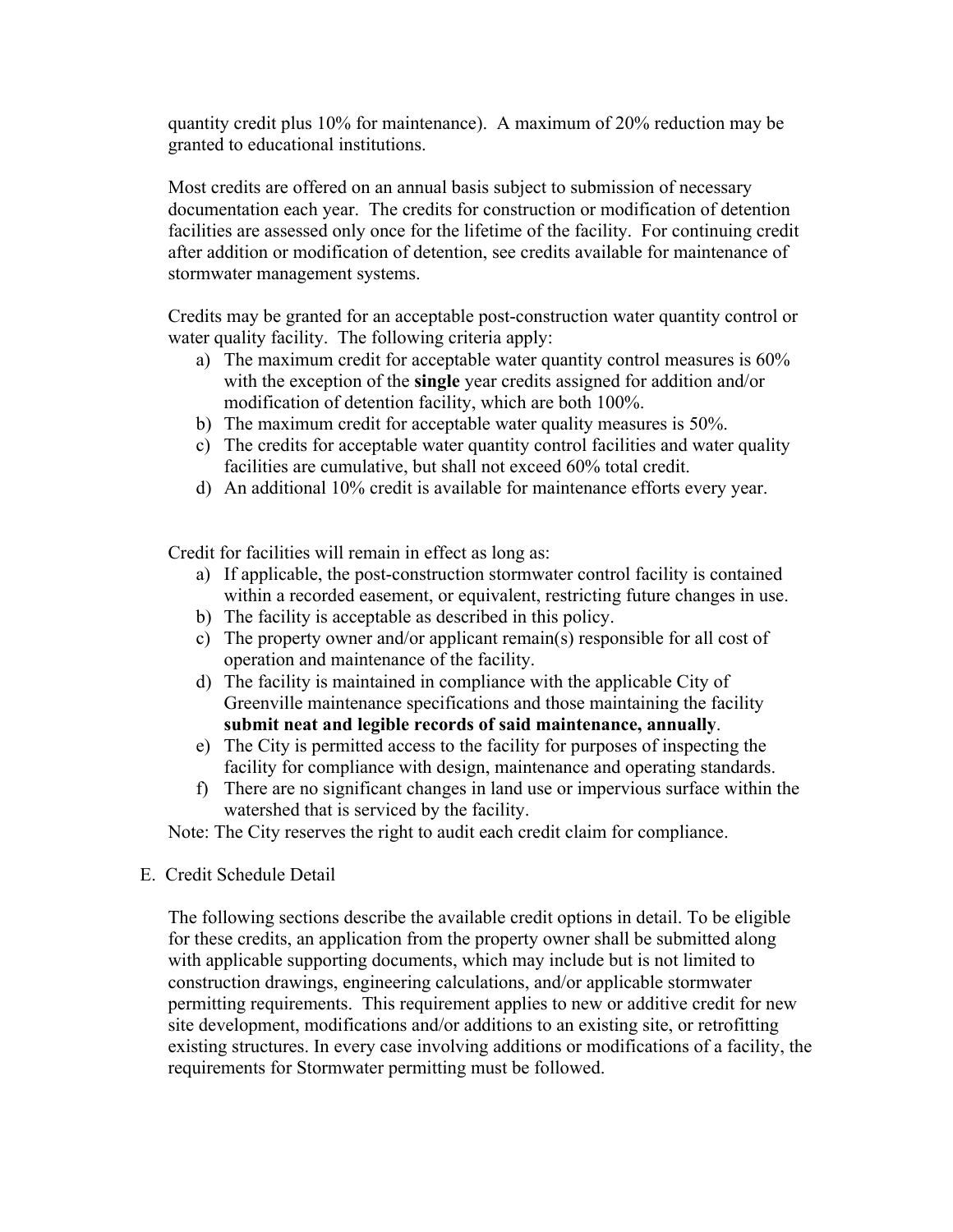### 1) Water Quantity Credit

*\*The Stormwater Fee is calculated based on the amount of impervious surface on a site. An owner can receive a credit for going beyond the required controls*.

- a) Addition of a Detention Facility A credit equal to  $100\%$  of the stormwater utility fee for a **single** year will be available for an individual parcel on which the property owner(s) construct a detention or retention basin on an existing developed parcel that did not require stormwater detention at the time of development. This credit will be applied the year following the approval of the as-built certification. Stormwater detention should be designed in accordance with the current Stormwater Ordinance using a pre-developed curve number of 55 ("woods in good condition"). For credit for subsequent years, see item 3.
- b) Upgrade of an Existing Detention Facility A credit equal to 100% of the stormwater utility fee for a **single** year will be available for an individual parcel on which the property owners retrofit an existing detention or retention facility to comply with the current stormwater ordinance where original requirements for facility were less stringent. This credit will be applied the year following the approval of the as-built certification. For credit for subsequent years, see item 3.
- c) Design of Detention for a Proposed Site Using Undeveloped Conditions: A credit up to 40% will be available for property owners on non-wooded and good condition sites, whom calculate the required stormwater detention for their site using a curve number of 55. This goes beyond the required stormwater detention and addresses prior clearing/development to the site. This credit will not be applied where a river, creek, or natural body of water currently exists. Any owner that has been issued a penalty for grading without a permit shall not be eligible for this credit.
- d) Detention and Containment of Lower Frequency Storm Events Up to a 40% credit will be available for property owners who construct or retrofit a detention facility that is designed to detain *and* contain only lower frequency storm events. Properties that detain and contain the 50-year storm event will be eligible for a 20% credit. Properties that detain both the 50- and 100-year storm events will be eligible for the full 40% credit.
- e) Stormwater Discharge Elimination Up to 60% credit will be available for property owners that install a structure or facility that eliminates all stormwater discharges up to the 100 year storm. The intent of this credit is for the property owner to design and install a structure or facility that can treat, store, dispose, transpire, evaporate, infiltrate, or otherwise manage all rainfall events up to and including the 100-year storm event with no discharge. Due to difficulty in achieving the largest storm events, credits shall be prorated but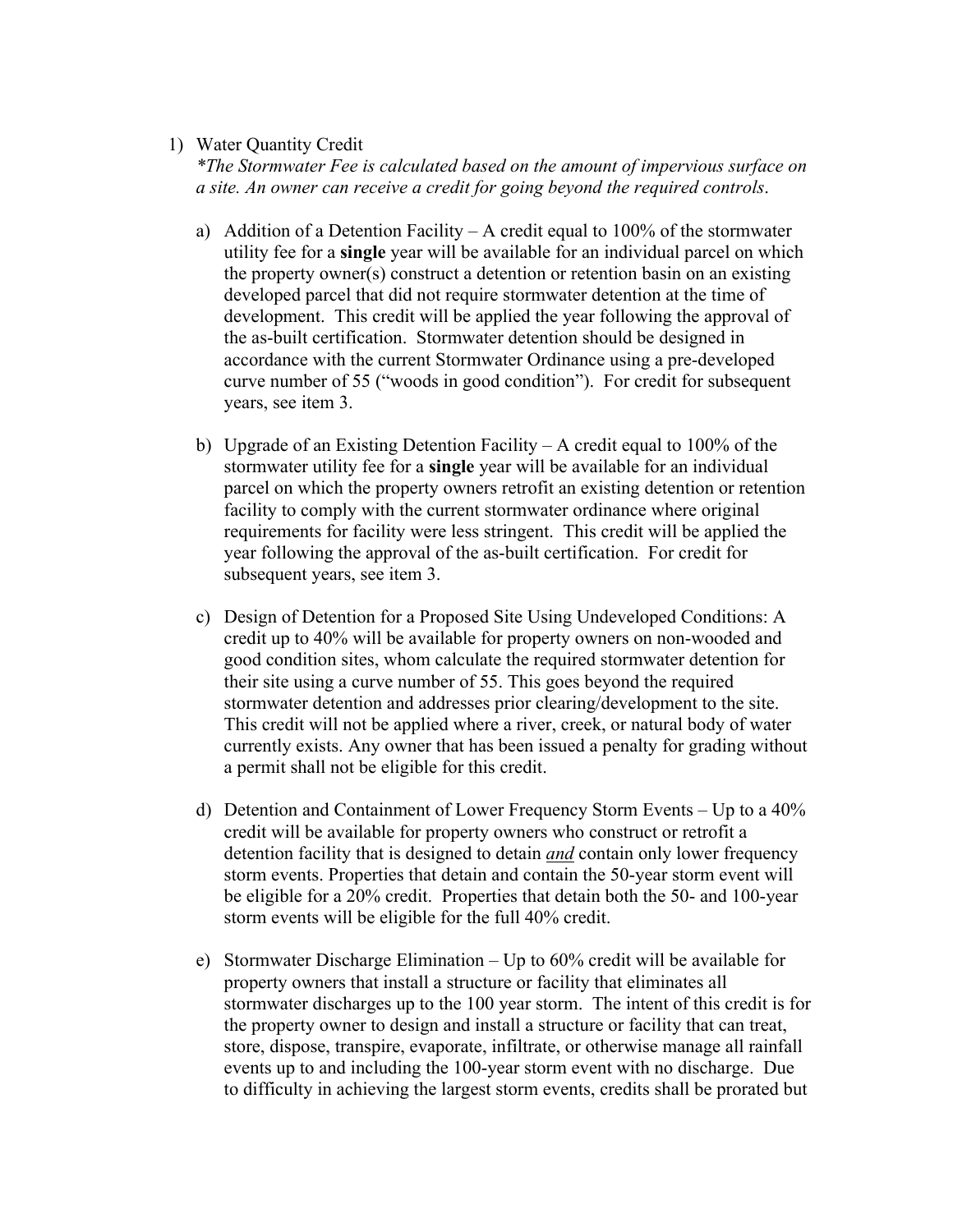considered cumulative to 60% as follows: 10% for 2-year, 10% for 10-year, 10% for 25-year, 15% for 50-year, and 15% for 100-year. This will only be available for those not already required to do so by the Stormwater ordinance

- 2) Water Quality Credit
	- a) Addition of Water Quality Best Management Practices (BMPs) Up to 50% credit will be available for property owners who construct water quality BMPs on an existing developed parcel that did not require water quality treatment at the time of development or on a new site that installs water quality BMPs when not required by the Stormwater and Land Management Ordinance.

The credit granted for installation of a water quality BMP shall be based on the following formula:

# *Credit = Percentage of site's impervious area routed through BMP x adopted effective water quality factor for BMP (from Table 2a) x 50%*

In the event that there are multiple areas, each with a different BMP, the credit granted shall be based on the following formula:

*Credit* =  $\int (Ratio of site's impervious area routed through BMP<sub>1</sub> x adopted)$ *effective water quality factor for BMP1) + (Ratio of site's impervious area routed through BMP<sub>2</sub> x adopted effective water quality factor for BMP<sub>2</sub>) + (Ratio of site's impervious area routed through*  $BMP_n x$  *adopted effective water quality factor for BMPn)] x 50%* 

Where there are two or more BMPs in sequence (i.e. an open channel discharging across a vegetated filter strip and into a detention pond) or another version of a treatment train, the adopted effective water quality factors shall be additive, with a maximum of 100%.

| Table 2a – Water Quality Factors for Approved BMPs |                                                         |
|----------------------------------------------------|---------------------------------------------------------|
| <b>BMP</b>                                         | <b>Adopted Effective Water Quality Factor</b><br>$(\%)$ |
| Natural Stream Buffer (100' min. per<br>side)      | 25                                                      |
| Natural Infiltration                               | 65                                                      |
| <b>Alternative Paving Surface</b>                  | 15                                                      |
| Detention Pond (Dry)                               | 65                                                      |
| Detention Pond (Wet)                               | 80                                                      |
| <b>Stormwater Wetlands</b>                         | 80                                                      |
| Bio-filter                                         | 65                                                      |
| Media Filter (Manufactured)                        | 65                                                      |
| Hydrodynamic Device (Manufactured)                 | 35                                                      |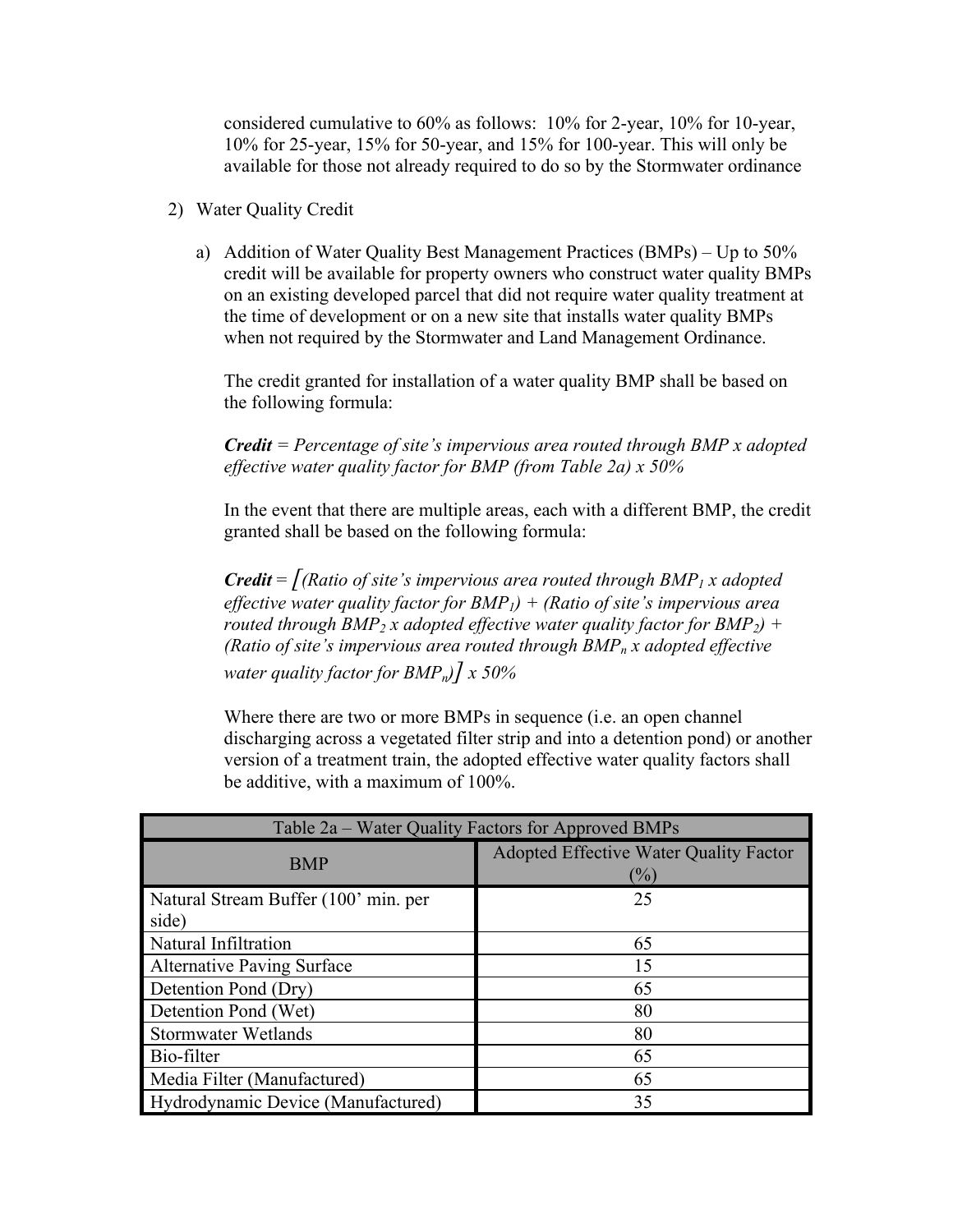All BMPs shown in Table 2a must be designed in accordance with the City of Greenville Design and Specifications Manual. Proprietary manufactured devices must include bona fide third-party confirmation of pollutant removal efficiencies and other performance data using EPA and industry standards. All other water quality BMPs that are not listed in this chart will be considered on a case-by-case basis.

Example of Water Quality Credit Calculation:

You own a 15 acre site with a total of 5 acres of impervious surface. The site has a wet detention pond to which 4 of the 5 acres of the total impervious surface drain. This is the only water quality BMP utilized on the site.

Credit  $= (WQr x WQf) x 50%$ 

 $WOr = Water Quality Ratio of the site's impervious area routed through$ the BMP

For this example:  $WQr = 4$  acres  $\div$  5 acres  $= 0.80$ 

WQf = Water Quality Factor from BMP from *Table 2a* (note the highest possible amount is 80%)

For this example:

WQf = 80% or 0.80 for a wet detention pond

 $50\%$  = a multiplier to maximize

 $= (0.80 \times 0.80) \times 50\% = 32\%$ 

- b) Design of a New Site to Exceed Ordinance Requirements Up to 30% credit will be available for property owners who install water quality BMPs that are designed to exceed the requirements of the Stormwater Ordinance. Properties that detain or otherwise treat 1.5 times the required amount of runoff for the entire site will be eligible for a 20% credit. Properties that detain or otherwise treat 2.0 times the required amount of runoff for the entire site will be eligible for a 30% credit.
- c) Acceptable post-construction water quality facilities must also produce bona fide third party testing results of product(s) used following EPA and industry standards which quantify the pollutant removal capabilities of the facility.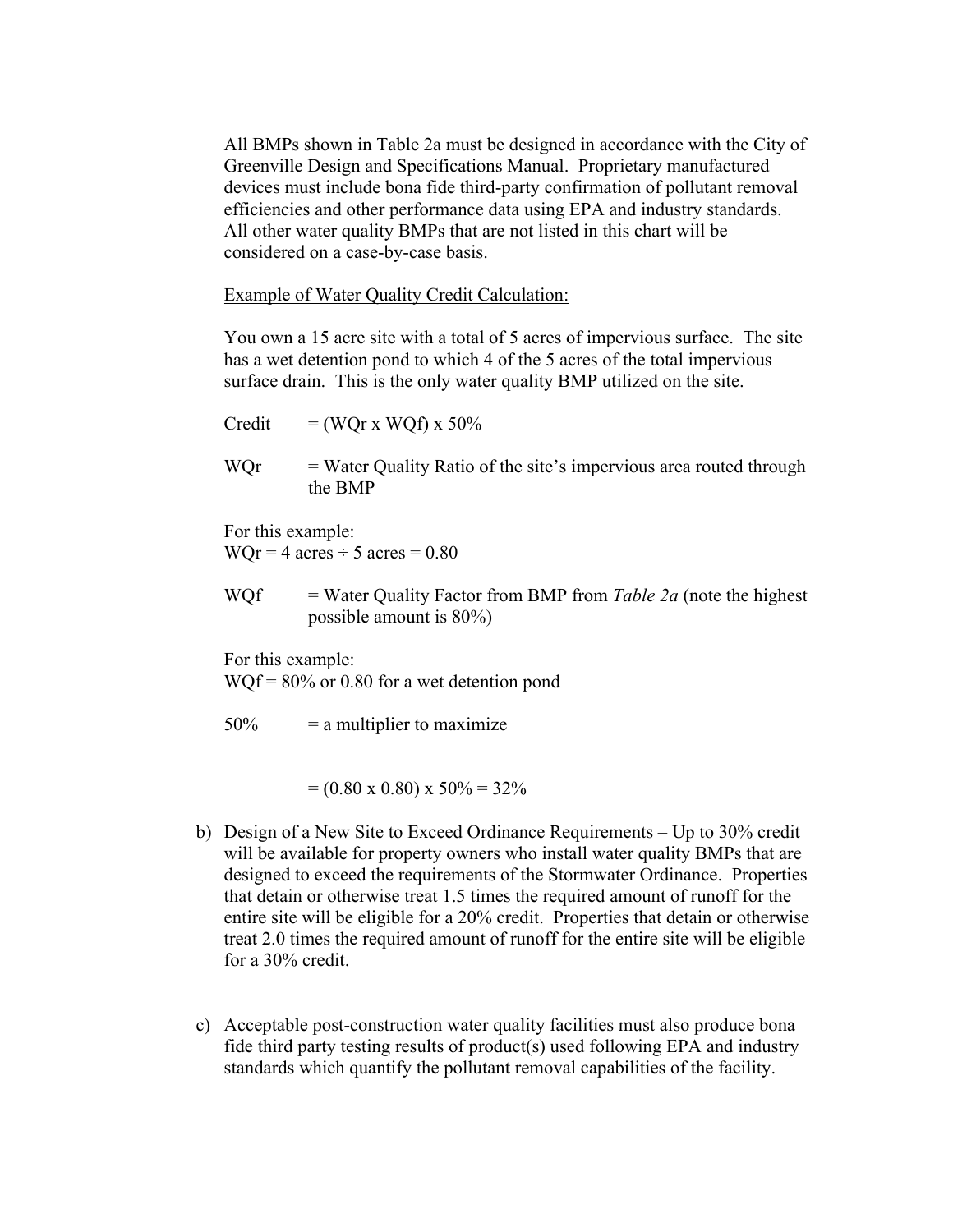## 3) Annual Certification Credit for Existing Stormwater Quantity Control Structures

A 10% credit will be available for property owners who inspect and maintain stormwater control structures and measures on their site and submit applicable certification documents on an annual basis. This credit can be applied when the Annual Credit Certification is submitted as part of a requirement for stormwater credit for section 1 or 2 above, and hence would add an additional 10% to the acquired credit from above. Those eligible will apply for up to a 50% credit. Both section 1a and 1b will be eligible for the 10% credit following the first year's initial 100% credit.

An inspection report shall be prepared by a qualified professional to include each facility or BMP for which credit is sought. Qualified professionals include a Professional Engineer, Tier B Land Surveyor, Certified Erosion Prevention and Sediment Control Inspector or Landscape Architect. The inspection shall be performed within the preceding three months of the date of submission for credit and subsequent renewal each year. The owner should verify site documents of record with Administrator prior to performing inspection and maintenance to verify requirements for existing facilities.

The qualified professional must certify that:

- 1. The operation of the facility meets or exceeds original performance criteria.
- 2. The facility, if providing detention, maintains its volume as originally accepted, is stabilized, and its outlet structure is well maintained.
- 3. The facility or BMP has been inspected and maintained in accordance with written documentation on file with the City.

The report should also include recently dated photographs showing the condition (including any known damage or disrepair) of the facility or BMP. For stormwater ponds, these photos should include views of the outlet structure, all side slopes, vegetated littoral zones, a view from the downstream channel looking upstream at the dam and emergency spillway, a view from the dam showing the condition of the downstream channel, and a view of areas designed to catch sediment (if possible). Any other data to reasonably establish continued acceptable performance of the facility should also be included.

4) Education Credit for School Institutions

Elementary, middle, and high schools that provide educational activities regarding watershed pollution and protection, surface and groundwater resources, and the effects of urbanization on these resources will assist the City of Greenville in achieving public outreach and education as required by the NPDES permit and may be eligible for a 20% reduction in the stormwater management utility fee for the school site. The credit is subject to the following conditions: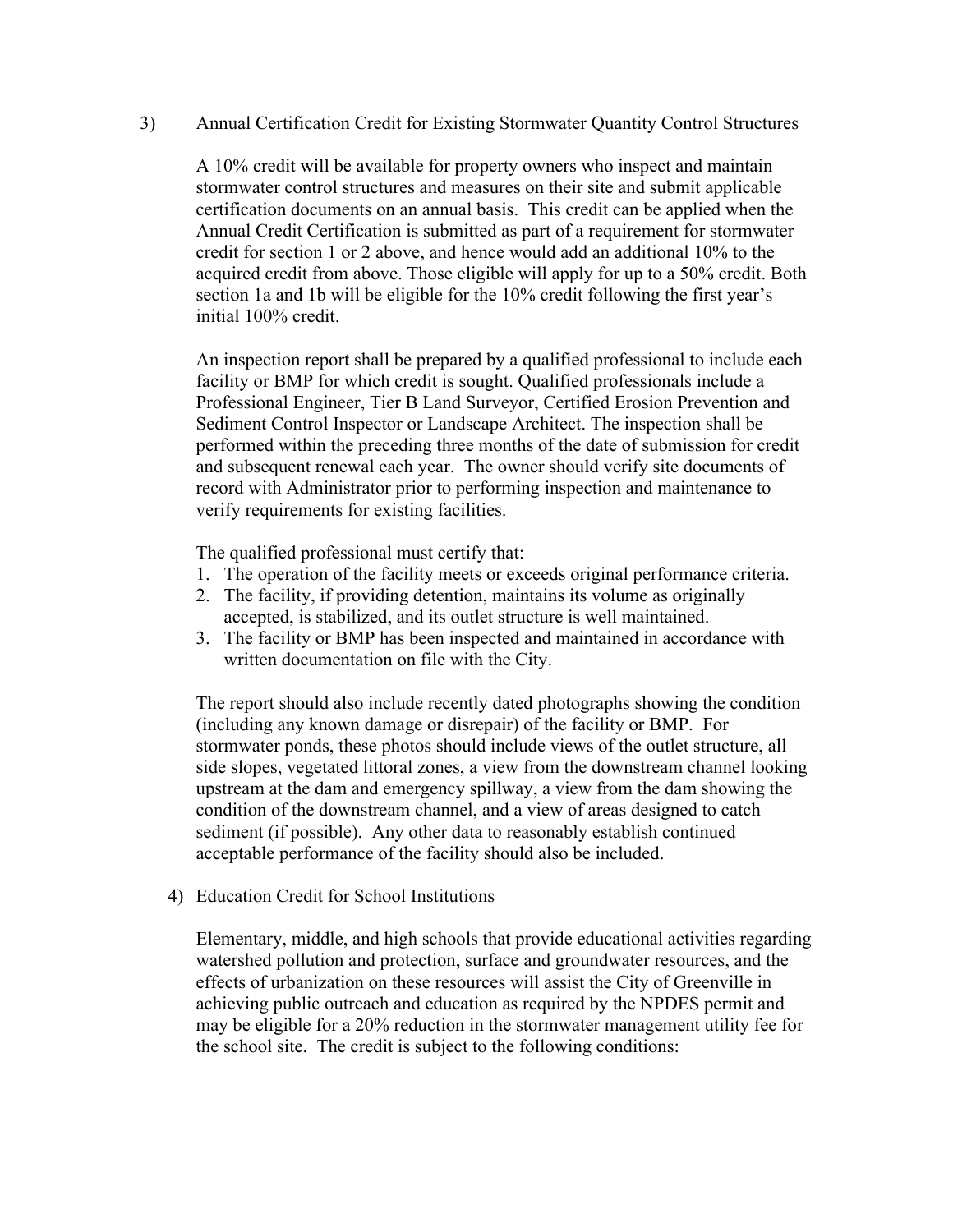- a) The institution is an accredited K-12 educational institution that serves at least 50 students on a property parcel.
- b) The education outreach is designed to reach **every student** in the school at least once during their time at that school location. For example an elementary school could offer the education to all 3<sup>rd</sup> graders.
	- Exceptions can be made for high schools with permission from the Environmental Engineering Department. For example all Biology students could receive the education rather than all sophomores.
- c) The educational activities shall consist of a minimum of one hour of instructional content specific to watershed education. Approved curriculum may include but is not limited to:
	- Greenville  $Zoo Slipperv$  When Wet ([http://greenvillezoo.com/DocumentCenter/View/457\)](http://greenvillezoo.com/DocumentCenter/View/457) page 7 & 9. This program is provided as part of school programs at the Greenville Zoo and can be incorporated into school field trips to the zoo.
	- Greenville County Soil & Water Conservation District: Customized Grade Specific Education. Guest Speaker Required: ([http://www.greenvillesoilandwater.com/what-is-stormwater/\)](http://www.greenvillesoilandwater.com/what-is-stormwater/) Contact Lynn Pilewski for more information: [lpilewski@greenvillecounty.org](mailto:lpilewski@greenvillecounty.org)
	- City of Greenville Connections for Sustainability Livability Curriculum – Exploring Greenville's Water (<http://connections.greenvillesc.gov/EdMaterials.aspx>
	- Carolina Clear Watershed Lessons ([http://www.clemson.edu/public/carolinaclear/education/\)](http://www.clemson.edu/public/carolinaclear/education/)
	- Project WET ([www.projectwet.org\)](http://www.projectwet.org/)
	- Wonder of Wetlands ([http://www.wetland.org/education\\_wow.htm\)](http://www.wetland.org/education_wow.htm)
	- Watershed Dynamics: Human Impact on the Watershed [http://wd.northwestern.edu/curriculum/human-impact-on-the](http://wd.northwestern.edu/curriculum/human-impact-on-the-watershed/)[watershed/](http://wd.northwestern.edu/curriculum/human-impact-on-the-watershed/)
	- Flood! Lesson Plan (Grades 6-8): Understanding soil types and water retention. We recommend talking about impervious surface as well. [http://www.discoveryeducation.com/teachers/free-lesson](http://www.discoveryeducation.com/teachers/free-lesson-plans/flood.cfm)[plans/flood.cfm](http://www.discoveryeducation.com/teachers/free-lesson-plans/flood.cfm)
- d) The institution will provide documentation of curriculum taught and verification of the number of students that received instruction annually. Documentation should include specifics of curriculum and/or lesson plans. For lessons that are developed independent of curriculum listed above, prior review and approval of lesson plans by the Administrator is required to be eligible for the credit.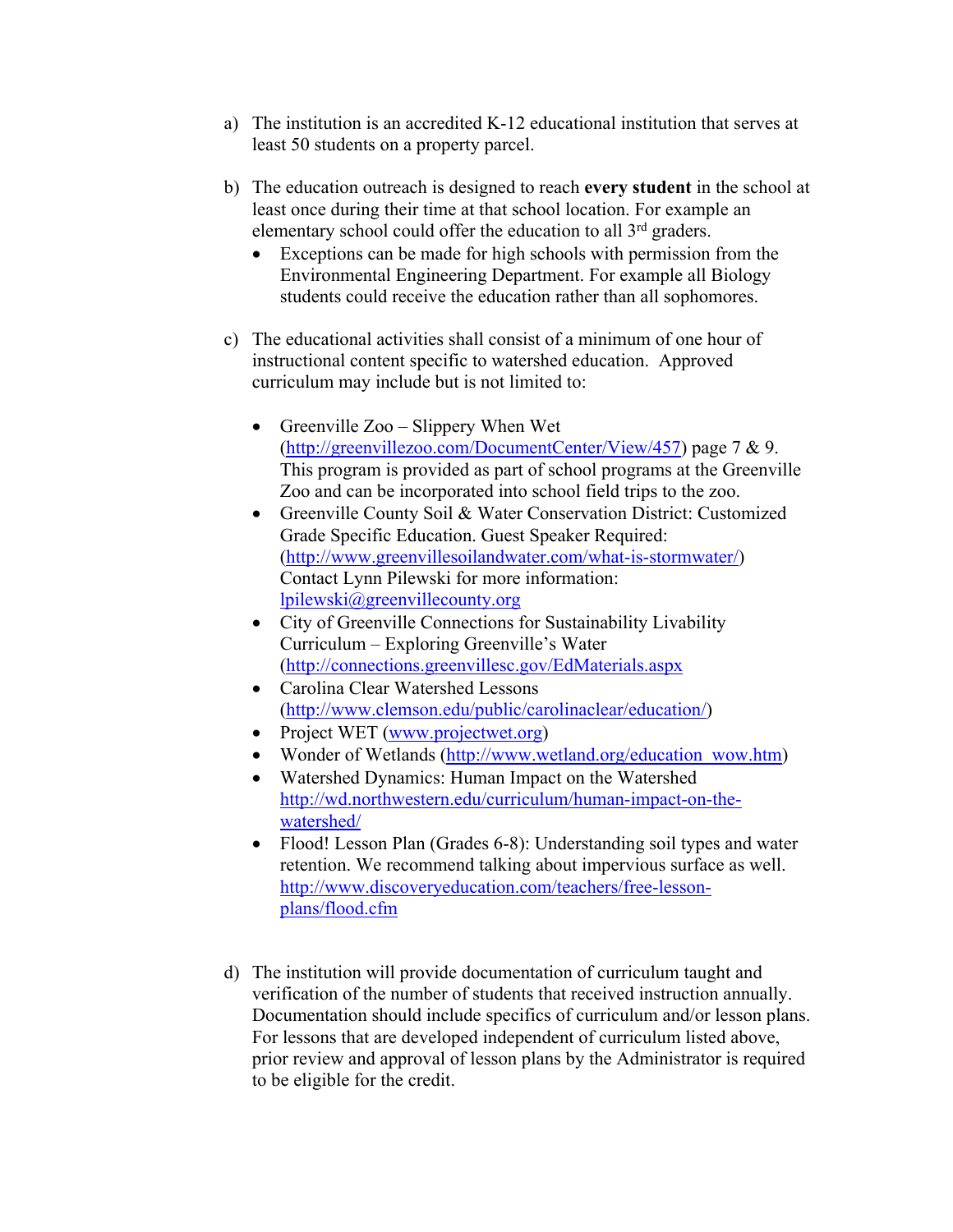- e) For any Greenville County Schools site within the city , the credit will be applied to the district tax notice. The school is responsible for coordinating the transfer of the credit amount to the school's local funds with the executive director of finance at the Greenville School District.
- f) If possible please provide photos to the City of your program in action that can be shared by the City publicly to promote this program.

# F. Maintenance

A signed maintenance agreement and maintenance plan shall be required to obtain the stormwater fee credit for water quantity credit, water quality credit, or annual certification credit. The owner shall be required to maintain the facility or BMP per the requirements of the City of Greenville Technical Reference Manual and/or the manufacturer's recommendations. Failure to maintain the facility or BMP properly may result in a notice of violation. Failure to correct the maintenance issues in the notice of violation will result in the credit being rescinded for at least one year.

G. Annual Renewal and Inspections

For renewal of the stormwater utility fee credit each year, the Annual Certification Credit Application Form must be submitted with an annual inspection report and all other supporting data. The Owner must submit the Certification to the City of Greenville Environmental Engineering Division **between April 15 and May 15**. All Certifications must be received by the close of business May 15. The City will issue a letter of acceptance or denial of the credit renewal request within 30 business days. Denied requests may be resubmitted addressing City comments and must be received no later than the close of business July 1. Only one resubmittal is permitted. The second review is the final decision for that calendar year...

The annual inspection report shall be prepared by a qualified professional for each facility or BMP for which credit is sought. The qualified professional must certify that:

- 1. The facility or BMP has been inspected and maintained over the course of the year in accordance with written documentation on file with the City.
- 2. The operation of the facility meets or exceeds original performance criteria. Written documentation of any problems or deficiencies discovered during inspections, date of discovery, repairs made, date of repairs, photographs of the facility, and re-certification of the facility must be provided to the City. Note that all repairs must be accomplished within 30 days of discovery.
- 3. The facility, if providing detention, maintains volume as originally accepted, is stabilized, and its outlet structure is well maintained.
- 4. Any other data to reasonably establish continued acceptable performance of the facility.